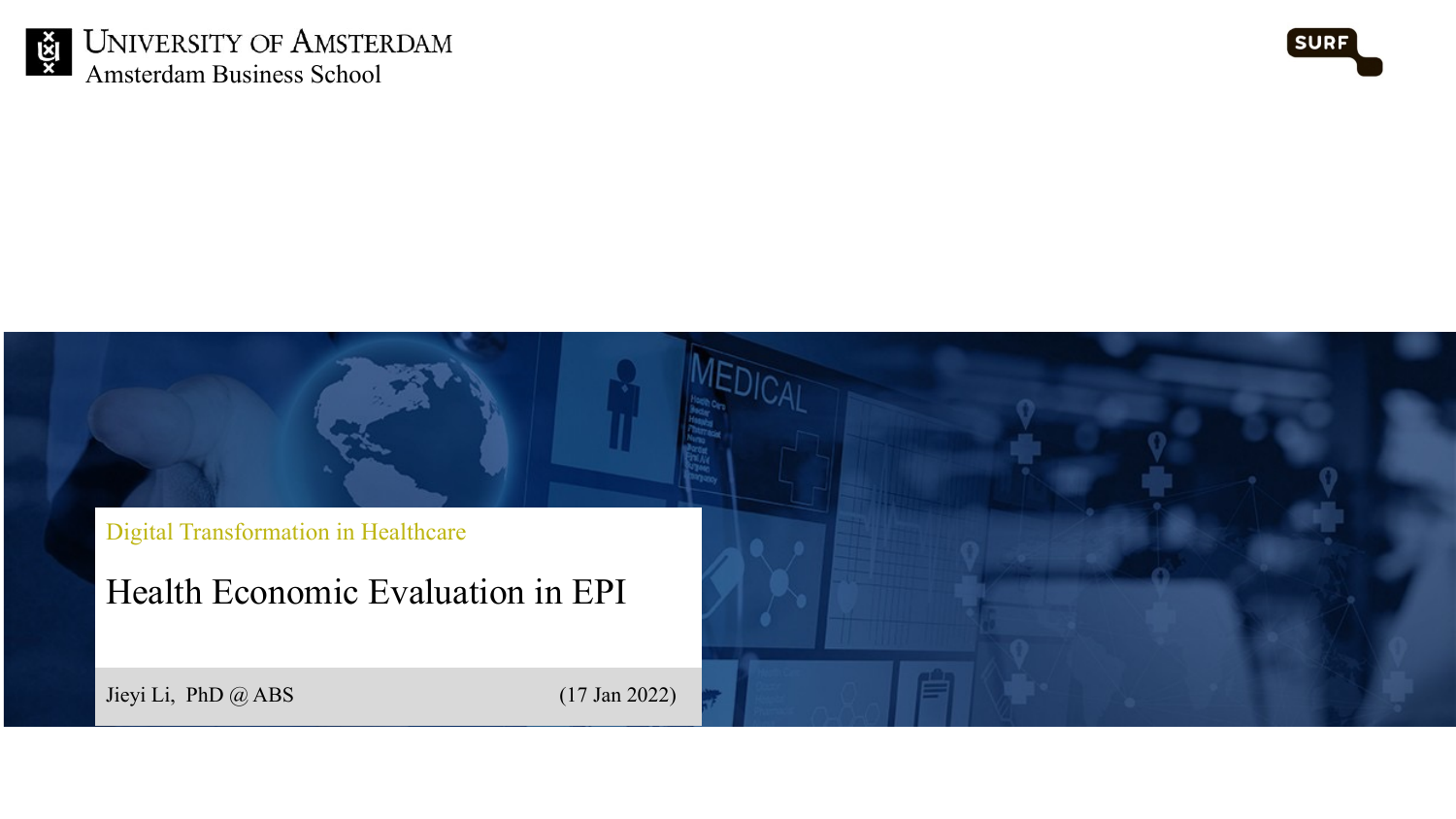

**EXECUTER STATE SCHOOLS**<br>Amsterdam Business School

### Jieyi Li

# **PhD** [student](mailto:j.li3@uva.nl)  $@$ UvA Amsterdam Business Schoo

**Research area:** My research is focusing on investigating the use of disruptive methodologies and technologies in healthcare using (near time) data gathering and data analytics, high-performance- com-(HPC), internet of things, distributed machine learning and their impactually traditional business models of healthcare providers, industrial supplier healthcare insurance companies

**Email:** j.li3@uva.nl **Mobile: +31**633330240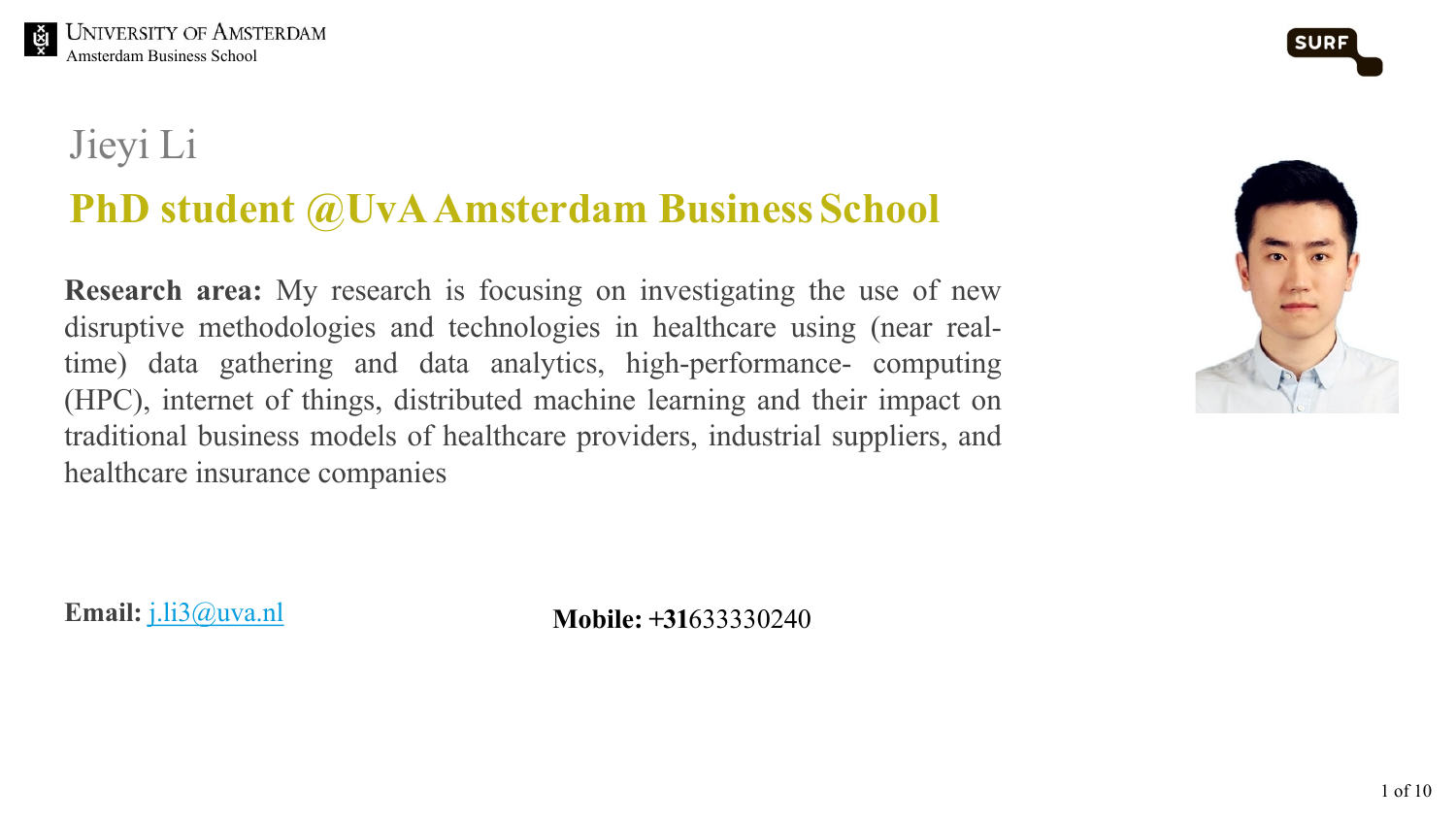



# **What is health technology assessment & Health economic evaluation?**

Health Technology Assessment (HTA) is the systematic evaluation of properties, effects, and/or impacts of health care technology. It includes medical, social, ethical, and economic dimensions (Health economic evaluation)

# **Why it is important?**

The purpose of HTA is to provide policymakers with evidence to inform decision-making and develop guidance on the reimbursement and administration of new health technologies in a national healthcare system. As such, HTA is regarded as a bridge between research evidence and health policy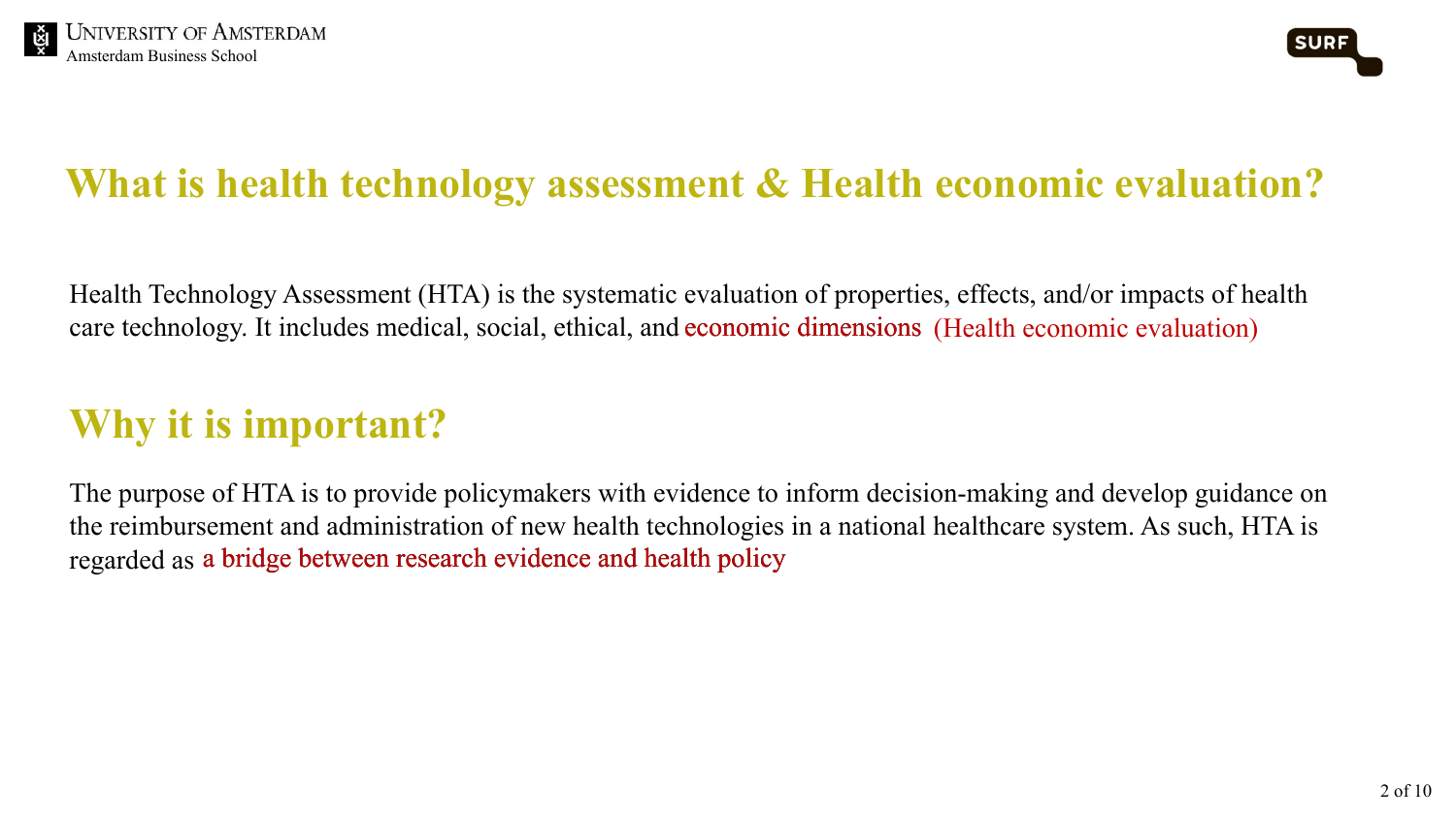



### **Introduce Cost-Effectiveness analysis**

A method used to compare the application of two or more health technology strategies for a particular scenario that yield quantifiable health outcomes and may differ in their resource implications.

- 'Health technology strategies' can refer to diagnostic tests, drugs, medical devices, prediction algorithms, surgery, or multifaceted interventions
- 'Scenarios' can refer to a disease state for a single patient or the aggregate health status for groups of patients (grouped by clinics, hospitals, regions, etc.)
- 'Resource implications' usually refers to the monetary cost of applying a given technology within the scenario....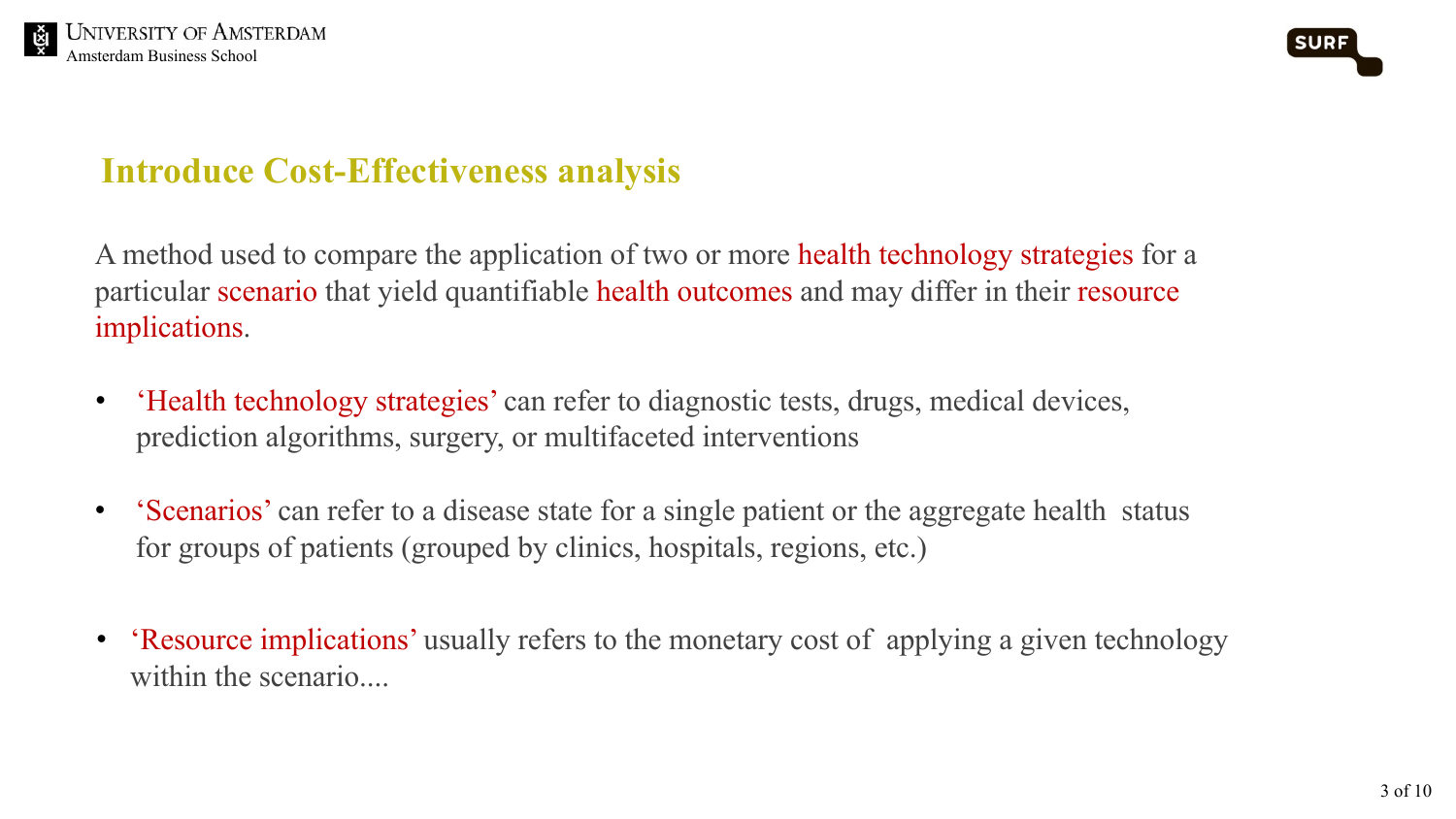



### **Introduce Cost-Effectiveness analysis of New Treatment**





• **Incremental cost-effectiveness ratio** (**ICER)**

$$
\mathrm{Cost}_{\mathrm{med1}}\mathrm{-}\ \mathrm{Cost}_{\mathrm{med2}}
$$

$$
QALY_{\text{med1}} - QALY_{\text{med2}}
$$

 $ICER =$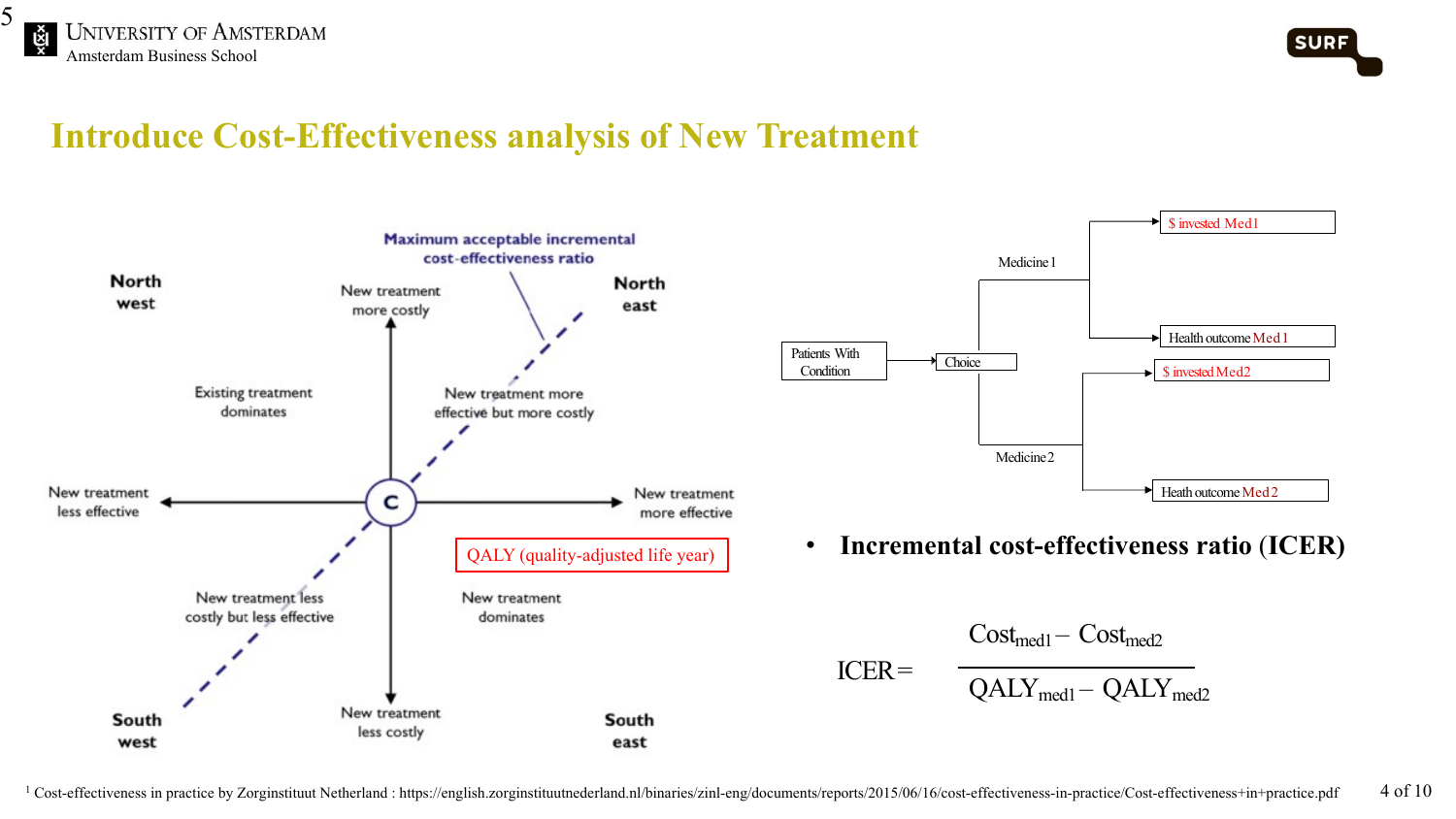



### **Introduce Cost-Effectiveness analysis of New Treatment**

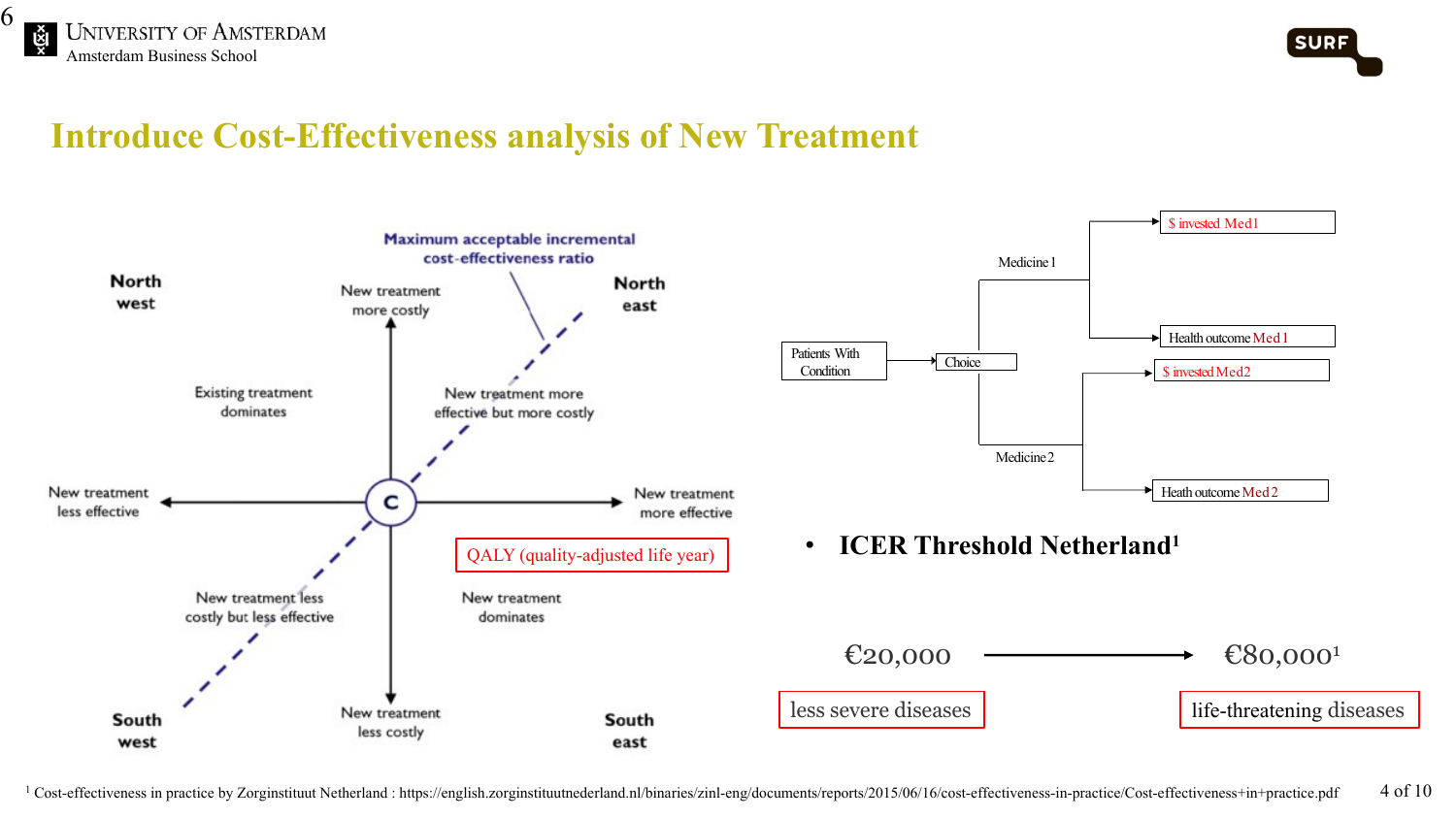

### **An example : Computed Tomography To Strength (CT2S)**

CT2S service provides computer-based estimation of the strength of human bone, using non-invasive medical imaging (CT scan)<sup>1</sup>

### **Performance of DXA and CT2S in identifying osteoporotic hip fractures**

Tested with Sheffield cohort (98 subjects, 49 osteoporotic [hip fractures\)2](https://link.springer.com/article/10.1007/s10237-018-1081-0)

|                                                                                         |             | <b>Mean</b> | CI (95%)                              | <b>SD</b> |
|-----------------------------------------------------------------------------------------|-------------|-------------|---------------------------------------|-----------|
| <b>DXA</b> (T score = $-1.41$ )                                                         | sensitivity | 0.66        | $[0.524 - 0.796]$ 0.0696              |           |
|                                                                                         | specificity | 0.57        | $[0.426 - 0.711]$ 0.0726              |           |
|                                                                                         |             | <b>Mean</b> | CI (95%)                              | <b>SD</b> |
| <b>CT2S ARFO (threshold</b><br>37.4%)                                                   | sensitivity | 0.82        | $[0.753 - 0.918]$ 0.0420 <sup>a</sup> |           |
|                                                                                         | specificity | 0.78        | $[0.634 - 0.865]$ 0.0589 <sup>a</sup> |           |
| <sup>a</sup> SD is calculated by dividing the length of the confidence interval by 3.92 |             |             |                                       |           |

•  $\mathbf{C}$ 

 $\overline{\text{sc}}$ 

sti

1. https://ct2s.insigneo.org/ct2s/

2. A multiscale model to predict current absolute risk of femoral fracture in a postmenopausal population : https://link.springer.com/article/10.1007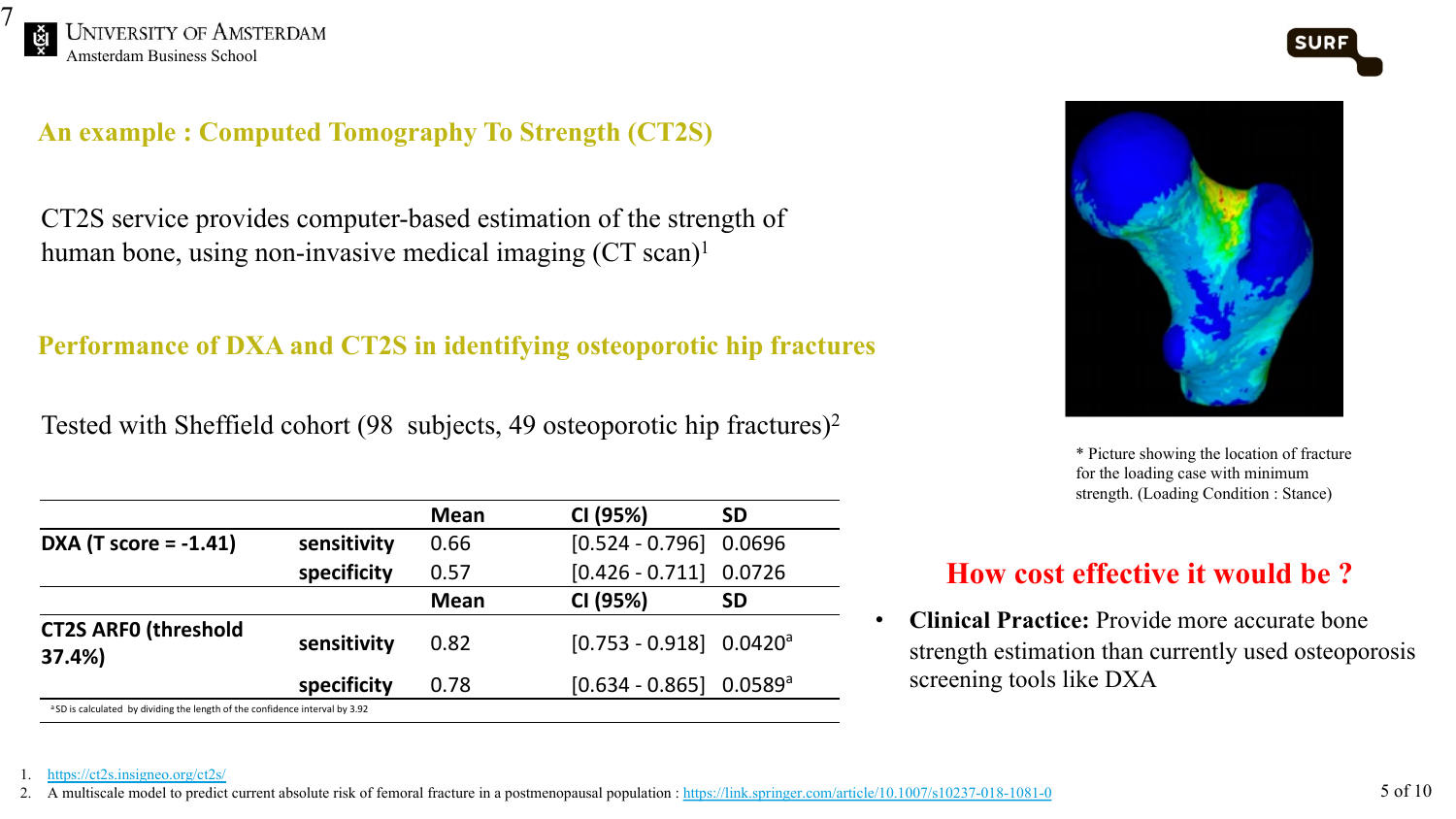



### **An example : Diagram of Osteoporosis screening model**



\*TP = True Positive, FP = False Positive, TN = True Positive, FN = False Negative, M = Markov Chain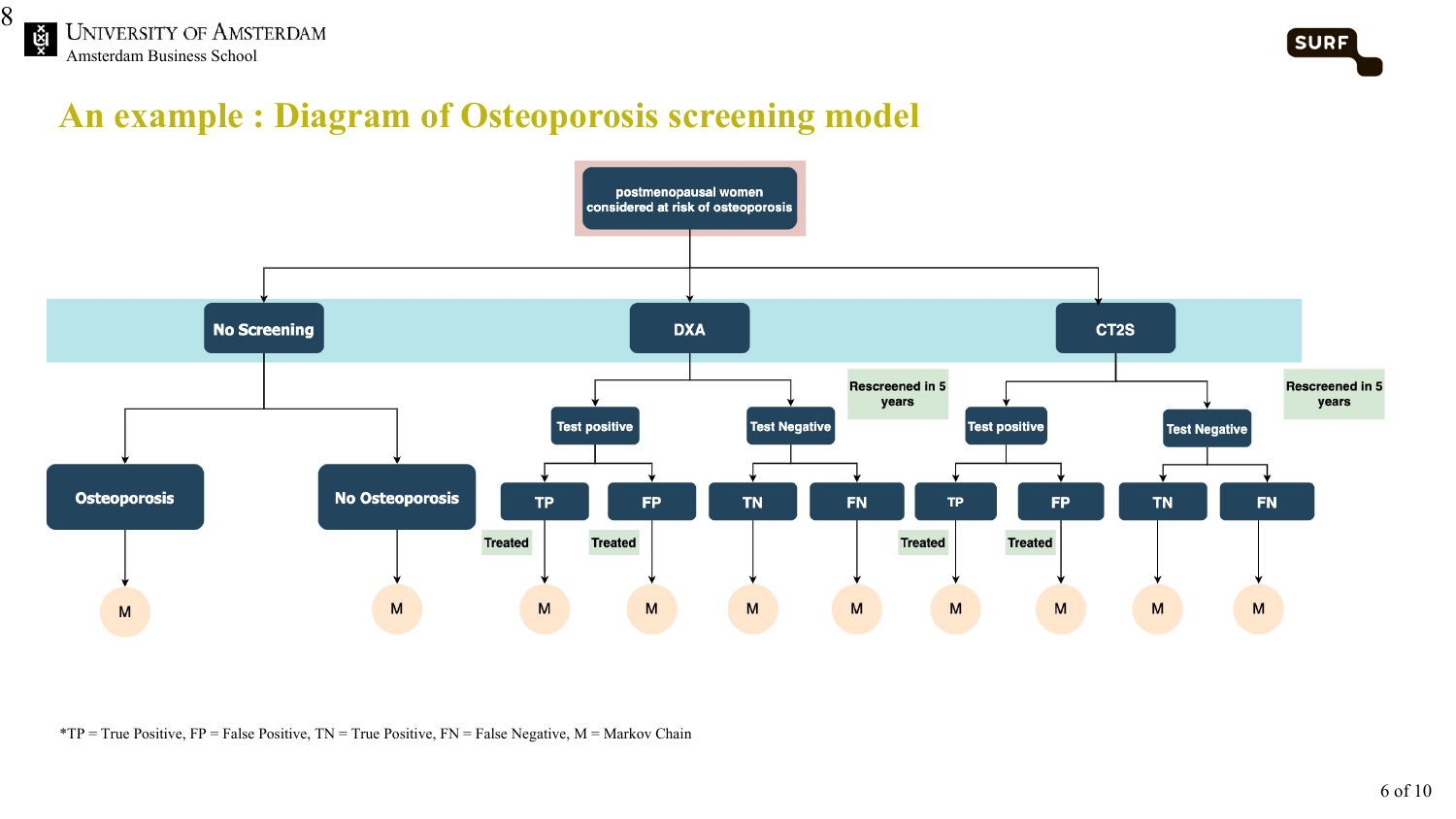



state(forearm)

**An example : Structure of the Markov model No Osteoporosis Osteoporosis** Incremental cost and health utility (QALY) throughout patient journey will **Hip Fracture Vertebral Fracture Forearm Fracture** be calculated across different treatment, screening or intervention strategies.**Post-fracture Post-fracture Post-fracture** 

state(hip)

state(vertebral)

**Death**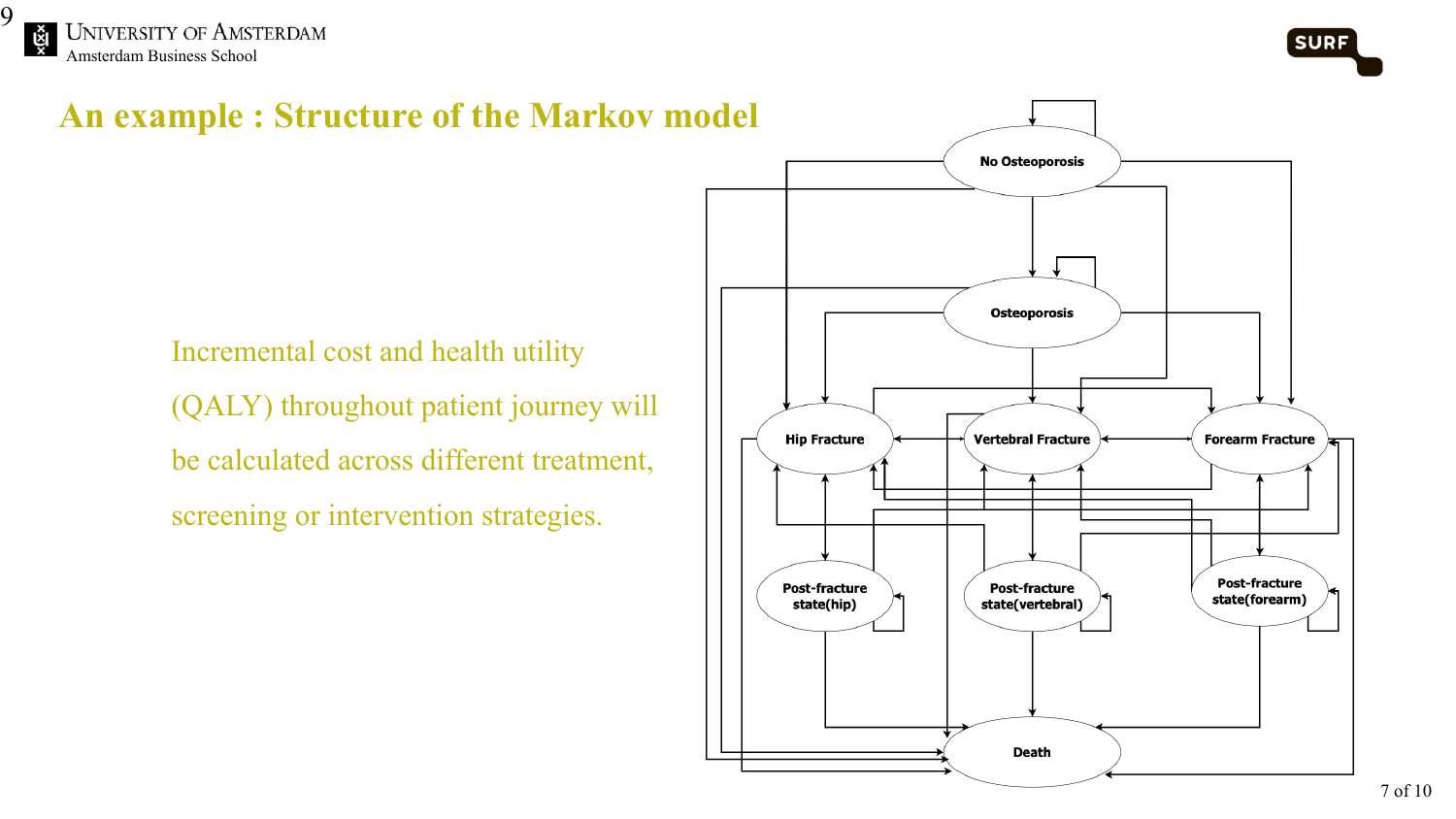



## **Model input data**

#### **Parameters**

…...

#### **Data Sources**

Type of Parameters Medication Efficacy Screening accuracy Prediction accuracy Transition Probability Resource use or unit cost Health Utility value Adherence Data Relative risk

- Published literature (RCT, Meta-Analysis …)
- Federal Departments (Department of Health, Statistics)
- Insurance & Hospital bills
- Expert Opinion
- $\bullet$  …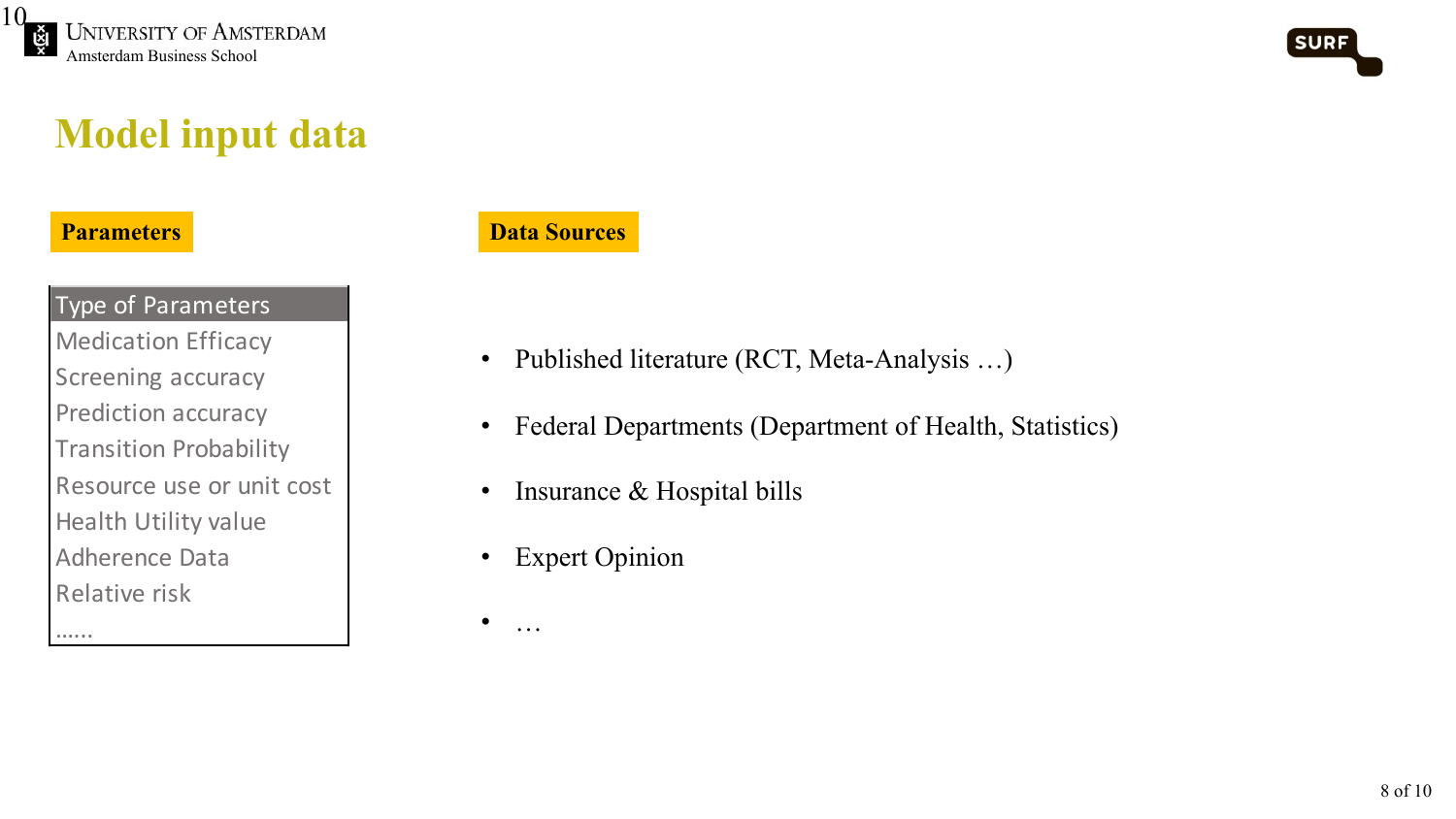

### **Some Cost-effectiveness studies of prediction algorithm**

#### **Heath economic [evaluation](https://doi.org/10.1177/0022034520972335) of prediction model is emerging….**

- Hill, N. R., Sandler, B., Mokgokong, R., Lister, S., Ward, T., Boyce, R., Farooqui, U., & Gordon, J. screening for the identification of patients with atrial fibrillation: evaluation of a machine learning rise *Economics*, *23*(4), 386–393. https://doi.org/10.1080/13696998.2019.1706543
- Zomer, E., Osborn, D., Nazareth, I., Blackburn, R., Burton, A., Hardoon, S., Holt, R. I. G., King, M. Petersen, I., Walters, K., & Hunter, R. M. (2017). Effectiveness and cost-effectiveness of a cardiova with severe mental illness (PRIMROSE). *BMJ Open*, 7(9), e018181. https://doi.org/10.1136/BMJOI
- Schwendicke, F., Rossi, J. G., Göstemeyer, G., Elhennawy, K., Cantu, A. G., Gaudin, R., Chaurasia, effectiveness of Artificial Intelligence for Proximal Caries Detection. *Journal of Dental Research*, 1 https://doi.org/10.1177/0022034520972335

**And more** …….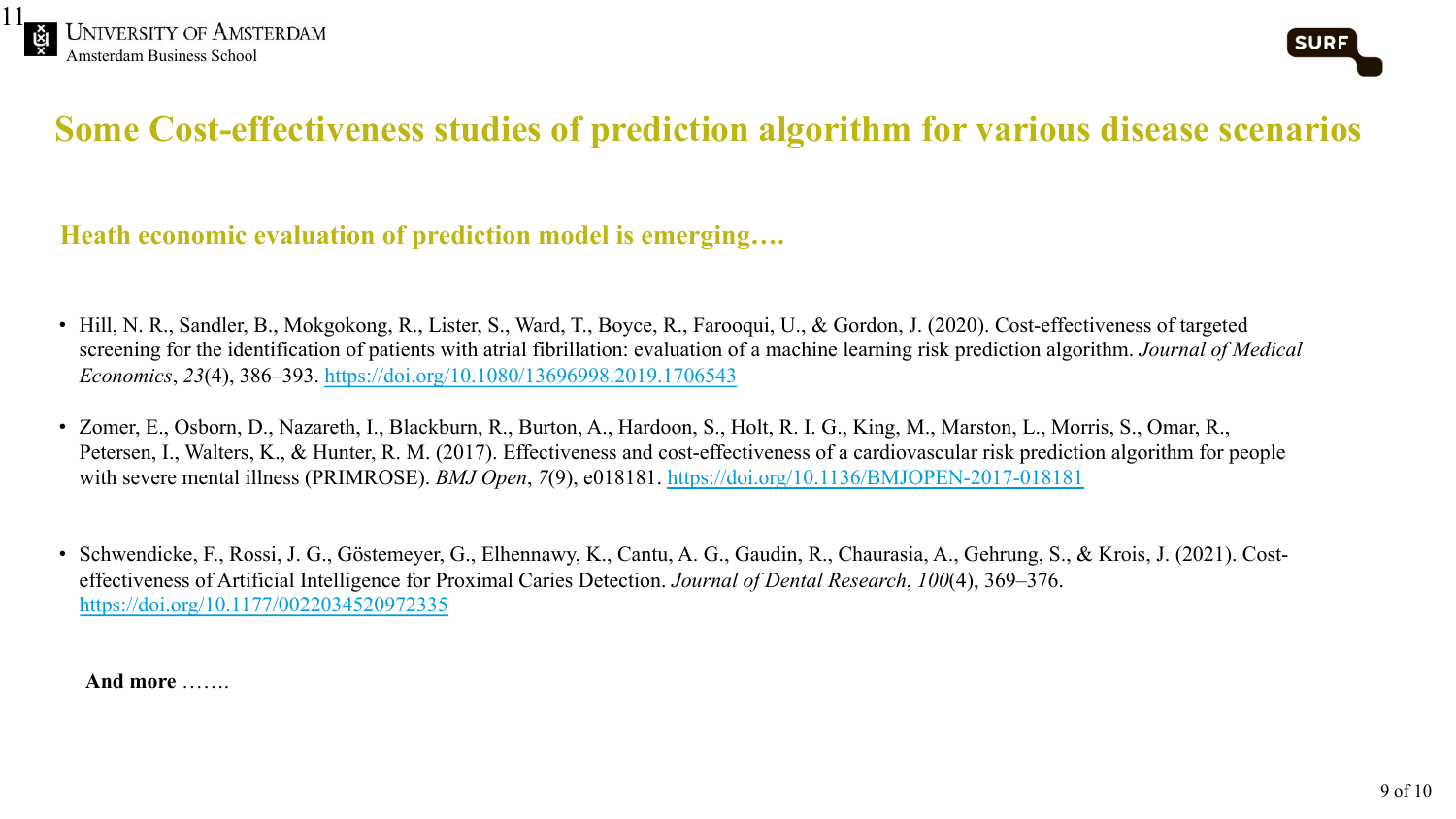



# **Some discussion points and clarifications**

#### **Where are the gaps we think within EPI ?**

One missing puzzle would be to show the promise of the prediction model and following intervention by addressing the direct or intended effects of the new technology together with the corresponding costs. This can show how new medical solutions can take advantage of advanced data sharing infrastructures to improve care and generate new business value in healthcare and how data sharing infrastructures play a key role in it.

#### **Which added value can we offer ?**

We will conduct Cost-Effectiveness analysis for the adaptive health diagnosis / optimized intervention enabled by prediction model. Our aim is to provide a robust analytical results for policy makers and regulators to assess if the new technology are worth to be introduced.

#### **What are we looking for ?**

Proper use cases to collaborate and produce joint publications if we end up with interesting results.

**Any overlap ?** Let's discuss!